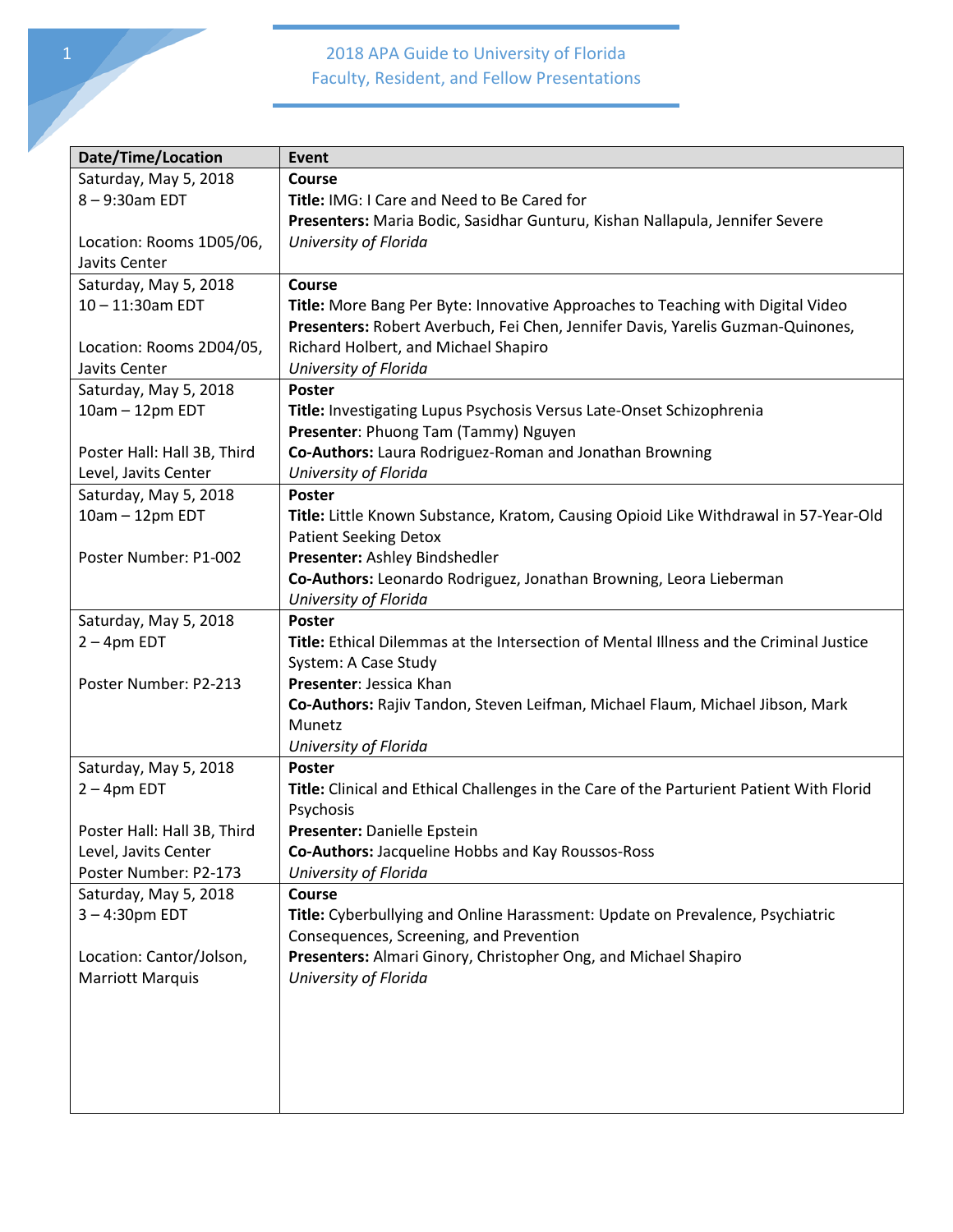| <b>Date/Time/Location</b>                     | <b>Event</b>                                                                            |
|-----------------------------------------------|-----------------------------------------------------------------------------------------|
| Sunday, May 6, 2018                           | Course                                                                                  |
| 8-9:30am EDT                                  | Title: Promoting Mindfulness in Medical Education: Building Student Well-being          |
|                                               | Through Curricular Innovation                                                           |
| Location: Room 1E06, Javits                   | Presenters: Brian Cooke, Melanie Hagen, and Lisa Merlo                                  |
| Center                                        | University of Florida                                                                   |
| Sunday, May 6, 2018                           | Poster                                                                                  |
| 10am - 12pm EDT                               | Title: Case Report Highlighting the Importance of Psychiatric Screening Prior to Spinal |
|                                               | Cord Stimulator Implantation                                                            |
| Poster Hall: Hall 3B, Third                   | Presenter: Bruce Bassi                                                                  |
| Level, Javits Center                          | Co-Author: Lou Solomon                                                                  |
| Poster Number: P3-178                         |                                                                                         |
| Sunday, May 6, 2018                           | <b>Course</b>                                                                           |
| $1 - 4$ pm EDT                                | <b>Title:</b> Shelter from the Storm: Understanding and Treating the Refugee Patient    |
|                                               | Presenters: Holly Ackerman, Catherine May, Aidaspahic Mihajlovic, Andres Pumariega,     |
| Location:                                     | Eugenio Rothe, Pedro Ruiz                                                               |
| Lyceum/Carnegie, Marriott                     | University of Florida                                                                   |
| Marquis                                       |                                                                                         |
| Sunday, May 6, 2018                           | Poster                                                                                  |
| $2 - 4$ pm EDT                                | Title: Starting a New Psychodynamic Psychotherapy Resident Teaching Clinic: Wellness    |
|                                               | for Patients, Residents, and Supervisors                                                |
| Poster Number: P4-160                         | Presenter: Kathleen Burns                                                               |
|                                               | Co-Authors: Jacqueline Hobbs and Gary Kanter                                            |
| Sunday, May 6, 2018                           | Poster                                                                                  |
| $2 - 4$ pm EDT                                | Title: "THINK DELIRIUM": A Multidisciplinary Assessment, Intervention, and              |
|                                               | <b>Educational Program</b>                                                              |
| Poster Hall: Hall 3B, Third                   | Presenter: Milankumar Nathani                                                           |
| Level, Javits Center                          | Co-Authors: Uma Suryadevara, Stephen Welch, Joseph Thornton, Michelle Rossi,            |
| Poster Number: P4-216                         | Colleen Campbell, Kimberly Jones                                                        |
|                                               | University of Florida                                                                   |
| Sunday, May 6, 2018                           | Poster                                                                                  |
| $2 - 4$ pm EDT                                | Title: Worsening Depression After Treatment of "Pleasant" Psychotic Symptoms: A         |
|                                               | Case Report                                                                             |
| Poster Hall: Hall 3B, Third                   | Presenter: Jaison Nainaparampil                                                         |
| Level, Javits Center                          | <b>Co-Author: Richard Holbert</b>                                                       |
| Poster Number: P4-039                         | University of Florida                                                                   |
| Sunday, May 6, 2018                           | <b>Poster</b>                                                                           |
| $2 - 4$ pm EDT                                | Title: Severe Nephrolithiasis and Hyperammonemia Associated With Topiramate: Case       |
|                                               | Reports and Review of the Literature                                                    |
| Poster Hall: Hall 3B, Third                   | Presenter: Zhong (Susan) Ye-Bates                                                       |
|                                               |                                                                                         |
|                                               |                                                                                         |
|                                               |                                                                                         |
|                                               |                                                                                         |
|                                               |                                                                                         |
| Level, Javits Center<br>Poster Number: P4-167 | Co-Authors: Jacqueline Hobbs and Lou Solomon<br>University of Florida                   |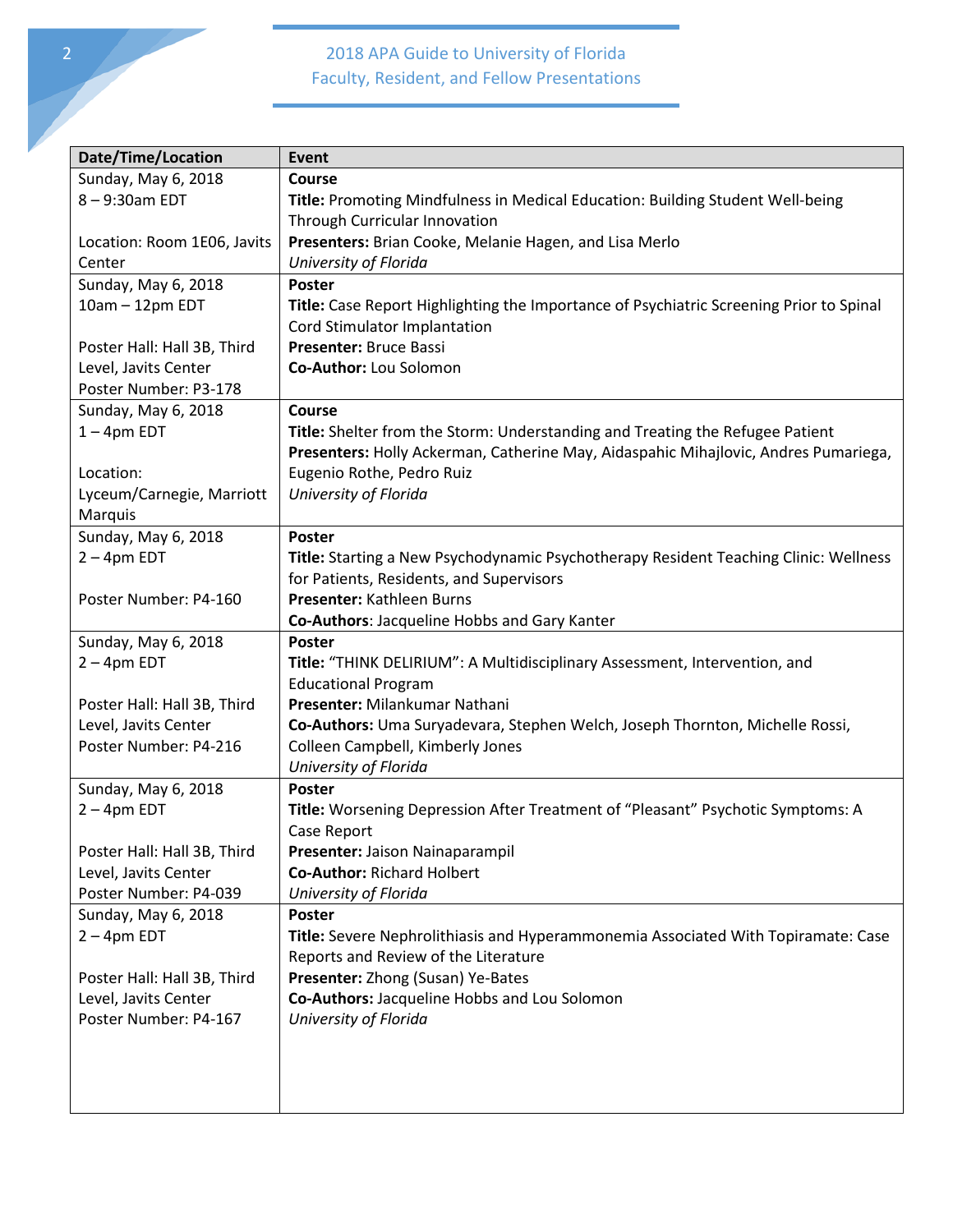| Date/Time/Location          | Event                                                                                   |
|-----------------------------|-----------------------------------------------------------------------------------------|
| Monday, May 7, 2018         | Course                                                                                  |
| $8 - 11$ am EDT             | Title: At Risk: Undocumented Immigrant Mental Health in the Current Political Climate   |
|                             | Presenters: Divya Chhabra, Esperanza Diaz, Victor Fornari, Tahia Haque, Ateaya Lima,    |
| Location: Rooms 1A01/02,    | Francis Lu, Pamela Montano, Andres Pumariega, Alma Valverde Campos                      |
| Javits Center               | University of Florida                                                                   |
| Monday, May 7, 2018         | Course                                                                                  |
| $8 - 11$ am EDT             | Title: A Cultural Competency for Hate: Training International Medical Graduates to      |
|                             | <b>Convert Patient Racism to Data</b>                                                   |
| Location: Olmstead,         | Presenters: Jasra Ali Bhat, Alaa Elnajjar, Alexander Lerman, Kishan Nallapula, Hameed   |
| <b>Marriott Marquis</b>     | Shahul                                                                                  |
|                             | University of Florida                                                                   |
| Monday, May 7, 2018         | Course                                                                                  |
| 10-11:30am EDT              | Title: Moral Distress and Psychiatry Residency Training                                 |
|                             | Presenters: Maanasi Chandarana, Fei Chen, Jacqueline Hobbs, Jessica Khan, Uma           |
| Location:                   | Suryadevara, and Joseph Thornton                                                        |
| Alvin/Edison/Booth,         | University of Florida                                                                   |
| <b>Marriott Marquis</b>     |                                                                                         |
| Monday, May 7, 2018         | <b>Poster</b>                                                                           |
| 10am - 12pm EDT             | Title: Is Kratom a Partial Solution to Our National Opioid Crisis? A Case Report        |
|                             | Presenter: Jonathan Browning                                                            |
| Poster Hall: Hall 3B, Third | Co-Authors: Rajiv Tandon, Leonardo Rodriguez, Ashley Bindshedler, Phuong Tam            |
| Level, Javits Center        | (Tammy) Nguyen, Jacqueline Hobbs                                                        |
| Poster Number: P5-015       | University of Florida                                                                   |
| Monday, May 7, 2018         | Poster                                                                                  |
| $2 - 4$ pm EDT              | Title: Efficacy and Utility of Transcranial Magnetic Stimulation in Treatment Resistant |
|                             | Depression and Anxiety in the Outpatient Setting                                        |
| Poster Hall: Hall 3B, Third | Presenter: Jerett Watnick                                                               |
| Level, Javits Center        | Co-Author: Wayne Creelman                                                               |
| Poster Number: P6-171       | University of Florida                                                                   |
|                             |                                                                                         |
| Date/Time/Location          | Event                                                                                   |
| Tuesday, May 8, 2018        | Poster                                                                                  |
| 10am - 12pm EDT             | Title: Expanding Measurement-Based Care to Inpatient Psychiatric Facilities: Pilot      |
|                             | Study of PHQ-9 Changes During Depression Treatment With and Without ECT                 |
| Location: Hall 3B, Third    | <b>Presenter: Regina Bussing</b>                                                        |
| Level, Javits Center        | Co-Authors: Tessy Korah, Deborah Morrison, Dana Mason, Almut Winterstein, Maria         |
| Poster Number: P7-125       | Bolshakova, Megan McBride                                                               |
|                             | University of Florida                                                                   |
| Tuesday, May 8, 2018        | Course                                                                                  |
| $3 - 4:30$ pm EDT           | Title: Test Your Knowledge Psychiatry Quiz Game                                         |
|                             | Presenters: Robert Averbuch and Ana Turner                                              |
| Location: Rooms 1A19/20,    | University of Florida                                                                   |
| Javits Center               |                                                                                         |
|                             |                                                                                         |